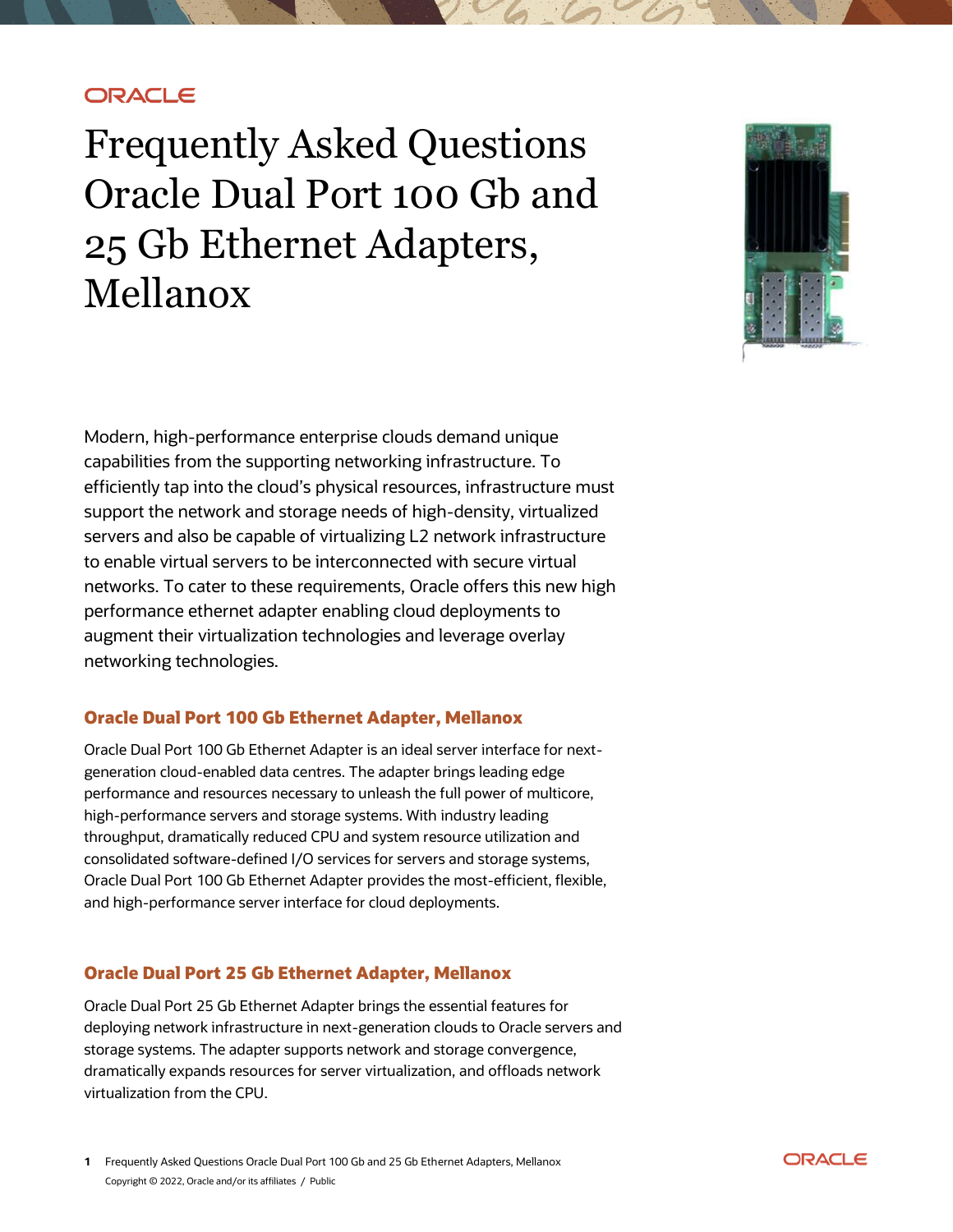### **Customer Benefits**

#### **Virtualization for the Cloud**

Oracle Dual Port 100 Gb Ethernet Adapter provides the server virtualization, I/O convergence, and network virtualization features required for high-performance cloud deployments. The adapter has the network resources to deploy up to 254 virtual machines on a single server. With two 100 Gb Ethernet ports, the adapter delivers 4x the bandwidth of 25 Gb adapters to support the network and storage needs of more virtual machines.

For customers with requirements for lesser resources, the new Oracle 25 Gb adapter supports up to 128 virtual machines while delivering 2.5x the bandwidth of 10 Gb adapters. With these two adapters, customers have a choice to further expand the capabilities of their server infrastructure.

To achieve full virtualization of both the server and network infrastructure, the adapter provides support for overlay networks allowing virtual machines to connect to isolated virtual networks that share the Ethernet physical infrastructure.

## **Frequently Asked Questions**

- **Q:** What is the Oracle Dual Port 100 Gb and 25 Gb Ethernet Adapters?
- **A:** Oracle Dual Port 100 Gb and 25 Gb Ethernet Adapters enables high performance and flexibility for deploying network infrastructure in the nextgeneration clouds to Oracle servers and storage systems. With unique capabilities, to support 254 and 128 virtual machines respectively, Oracle Dual Port 100 Gb and 25 Gb Ethernet Adapters enable you to augment your server and network infrastructure.
- **Q:** What server systems support the Oracle Dual Port 100 Gb and 25 Gb Ethernet Adapters?
- **A:** Currently, the 100 Gb Ethernet Adapter is supported in Oracle Server x9 and in Oracle SPARC T8-1, T8-2, T8-4, and M8-8 servers. The 25 Gb adapter card is supported in Oracle server X9. Refer to th[e Product Notes](https://docs.oracle.com/en/networking/ethernet/dual-port-25-100-ethernet-adapter/product-notes/grzyp.html#MCFPNgtajc) document for list of servers that support this adapter card which is updated as new information becomes available. Also[, Oracle Server Technologies](https://www.oracle.com/servers/technologies/) site with the Technical Details pages fo[r SPARC](https://www.oracle.com/servers/technologies/enterprise-sparc-servers-resources.html) and [x86](https://www.oracle.com/servers/technologies/x86-servers.html) servers include Supported I/O Cards documents for the various server models.
- **Q:** What operating systems are required by the Oracle Dual Port 100 Gb and 25 Gb Ethernet Adapters?
- **A:** Refer to th[e Product Notes](https://docs.oracle.com/en/networking/ethernet/dual-port-25-100-ethernet-adapter/product-notes/grzyp.html#MCFPNgtajc) document for the required operating systems for each supported server system. This document is updated as new information becomes available.
- **Q:** Does the Oracle Dual Port 100 Gb Ethernet Adapter support lower speeds (i.e. 25 Gbps)?
- **A:** Yes, the 100 GbE card supports 100 Gbps, 40 Gbps, 25 Gbps and 10 Gbps switch port connections. Refer to the Product Notes and its Ethernet [Transceivers and Cables Supported](https://docs.oracle.com/en/networking/ethernet/dual-port-25-100-ethernet-adapter/product-notes/grzyp.html#MCFPNgqxzy) section for more information.